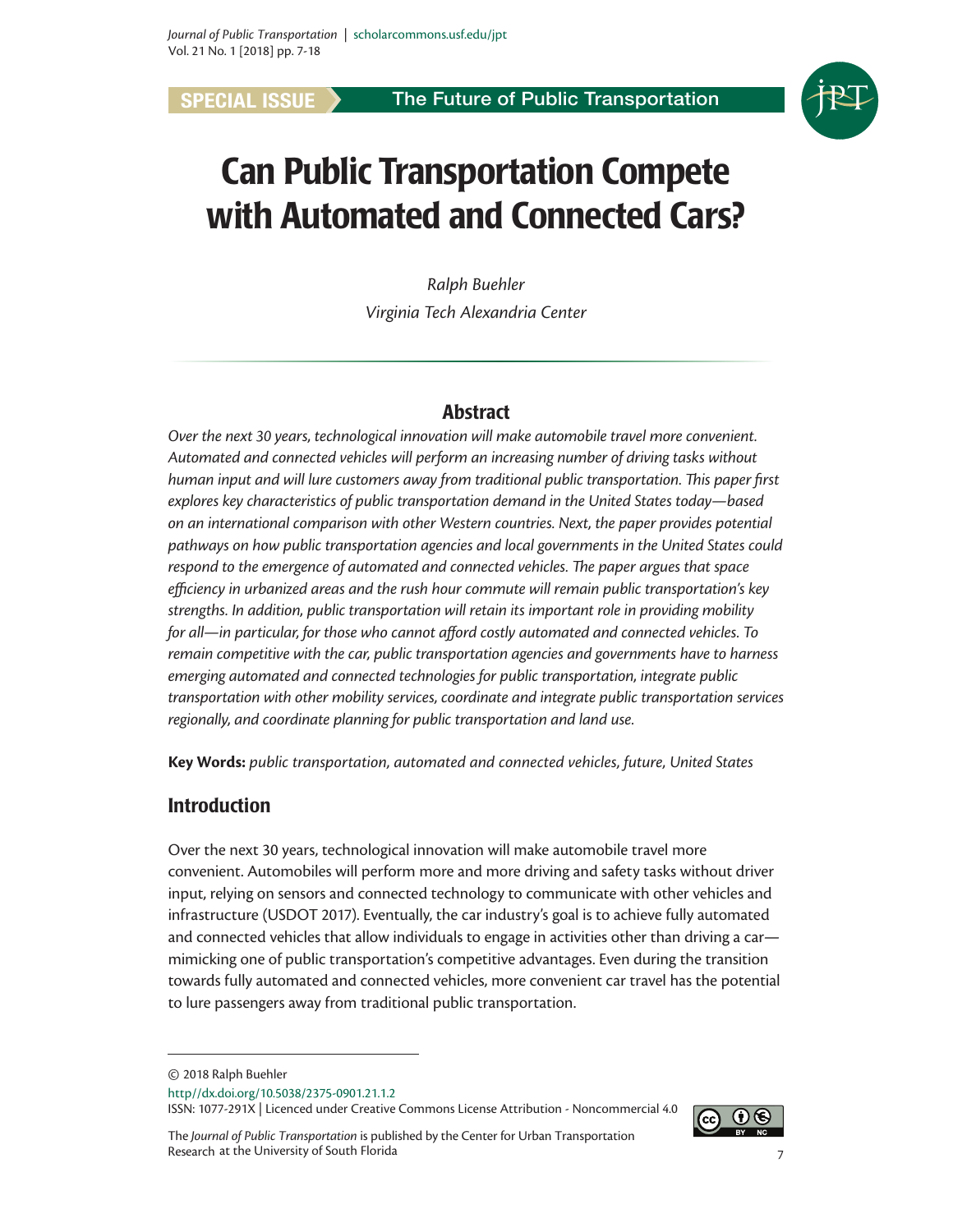The speed of technology development and transition toward automated and connected vehicles is unknown (Zmud et al. 2015). Moreover, it is also difficult to predict possible shifts in societal preferences for technology, automation, sharing, and urban living. Other unidentified trends in societal preferences, socio-economics, demographics, and land use complicate specific predictions about public transportation's future in 30 years.

Whatever the trends, actions of public transportation agencies and governments will shape transit's future attractiveness and competitiveness. This includes exploring the use of emerging automated and connected technologies for public transportation, integrating public transportation with other mobility services, regional coordination and integration of public transportation services, coordinating planning for public transportation and land use, as well as providing customer-oriented, convenient, and reliable public transportation service.

This paper first highlights characteristics of current public transportation demand in the United States—based on an international comparison with other high-income Western countries. These factors are the basis for any future trends in public transportation over the next 30 years. The paper then focuses on public transportation's future challenge of competing with more attractive and convenient car travel—achieved by increasingly automated and connected vehicles. The rest of the paper provides potential pathways for public transportation agencies to respond to this challenge.

# Characteristics of Public Transportation in the United States

Compared to other wealthy Western countries in North America and Europe, demand for public transportation in the United States is low—both measured as share of trips and ridership per capita. Figure 1 shows variability in the share of daily trips made by public transportation in Europe and the United States—limited to countries with recent national travel survey data for all trip purposes. At the high end, the Swiss made almost one-quarter of their daily trips (24%) by public transportation. This share is 12 times greater than public transportation's share of trips in the United States (2%)—the country at the low end of the spectrum. Austria (17%) and Sweden (14%) are leading the large midfield of this distribution including Germany (12%), Great Britain (10%), Norway (10%), France (8%), and Finland (8%). Compared to other European countries, Denmark (6%) and the Netherlands (6%) have low trip shares of public transportation. One reason may be the high shares of trips taken by bicycle in the two countries: 29% for the Netherlands and 15% in Denmark (Buehler & Pucher 2012).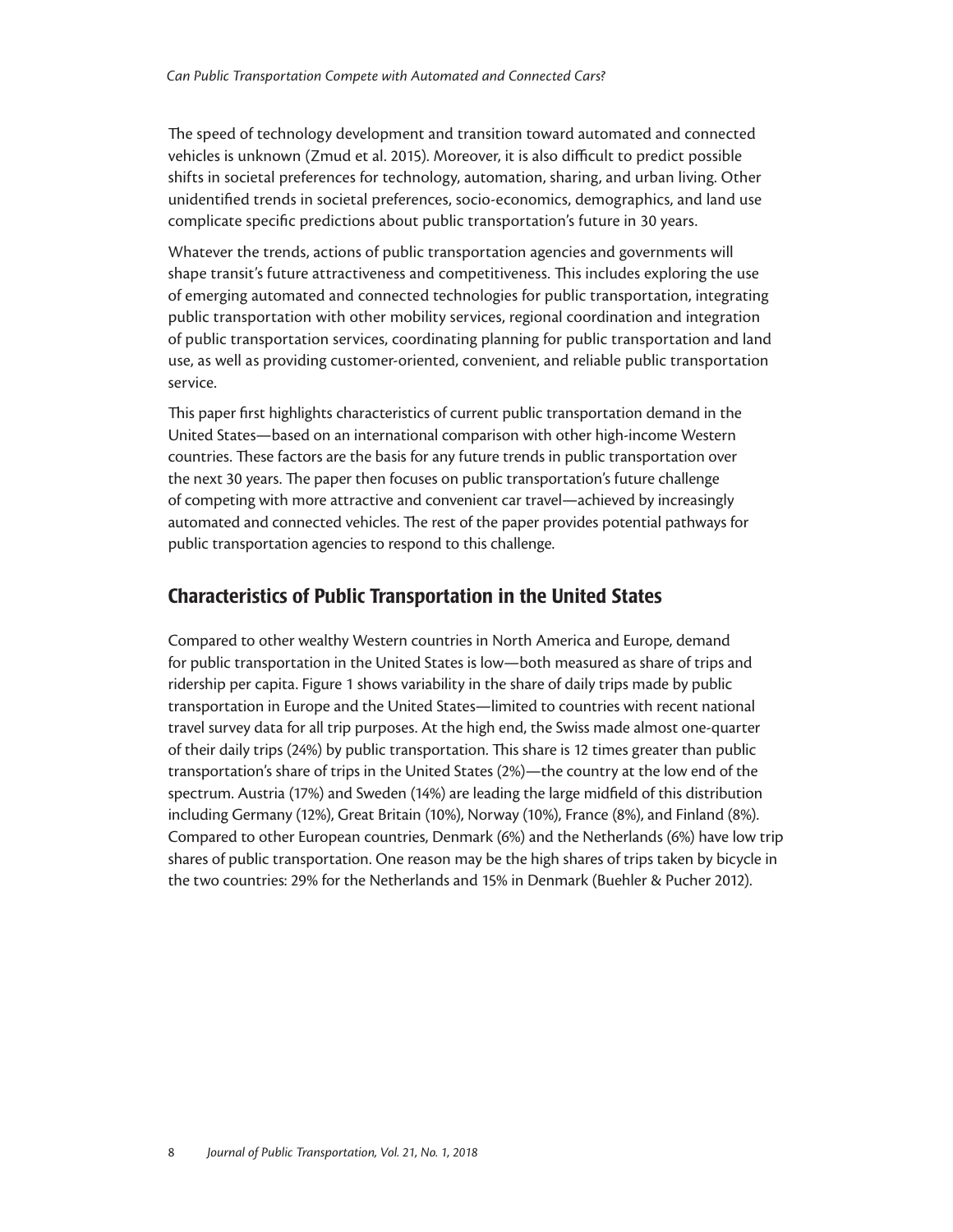

## FIGURE 1.

Percentage Share of Daily Trips Made by Public Transport (latest available year), 2008-2016 *Note: Travel survey results are not fully comparable between countries due to differences in survey methodologies and definitions: (BFS 2017; BMVIT 2016; DfT 2017; DMT 2017; MOP 2017; OMNIL 2011; SIKA 2017; TOI 2015; USDOT 2010; WSP 2011).*

Figure 2 displays the most recent statistics on annual public transportation trips per capita for the United States, Canada, and select European countries with available data. As in Figure 1, Switzerland has the highest demand for public transportation: 246 trips per inhabitant per year. Swiss demand for public transportation is roughly 11 times greater than the annual number of public transportation trips per person in the United States—the country with the lowest per-capita ridership in Figure 2. Canada, the other North American country included in Figure 2, has almost three times more public transportation trips per capita (58) than the United States.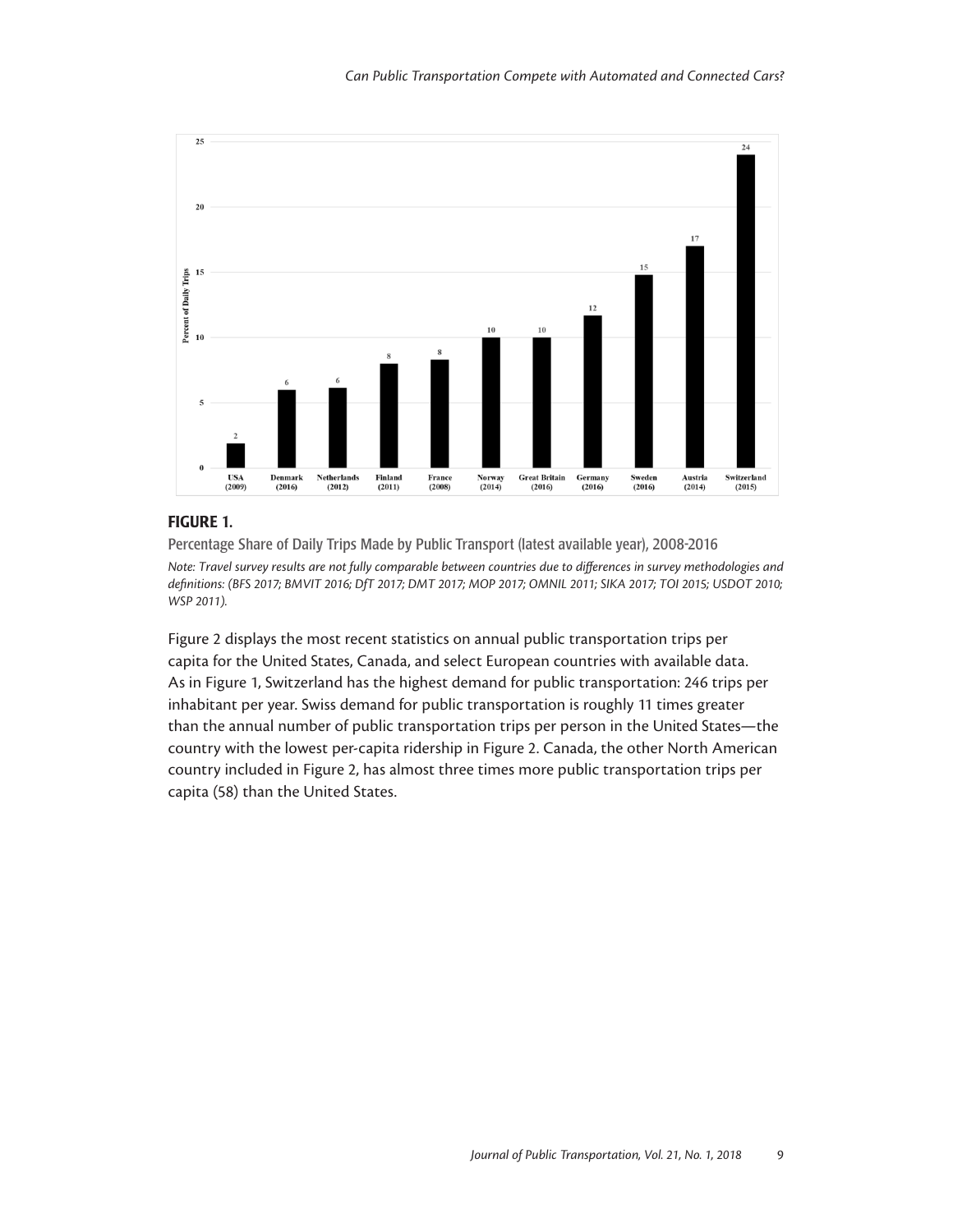

#### FIGURE 2.

Number of Annual Public Transport Trips per Person (latest available year), 2008-2016 *Note: Travel survey results are not fully comparable between countries due to differences in survey methodologies and definitions. Passenger trips are reported as "linked trips" (APTA 2017; BFS 2017; BMVIT 2016; DfT 2017; DMT 2017; MOP 2017; OMNIL 2011; TOI 2015; WSP 2011).*

Several factors account for lower public transport ridership in the United States than in Europe and Canada. First, the USA has overall lower population densities and more lowdensity suburban sprawl often with strict government mandated separation of land uses. Low population densities are difficult to serve efficiently by public transportation (TRB 2001; Vuchic 2005). Second, compared to other Western countries, Americans enjoy a low cost of driving—in terms of lower taxes on gasoline, vehicle registration, and the purchase of new cars. This contributes to high levels of car ownership in the United States. Easy availability of cars and a low cost of driving makes it difficult for public transportation to compete (Buehler & Pucher, 2012; Newmann & Kenworthy, 2011). Third, most communities and states in the USA provide ample roadway capacity and free car parking for the majority of trips. Traffic engineering standards—called *level of service*—focus on moving cars as smoothly as possible. Local or state legislation typically mandates a minimum supply of parking spaces for homes, workplaces, and businesses. Convenient car travel with free car parking makes driving very attractive (Shoup 2011). Lastly, several studies have found less and lower quality public transportation supply in the United States compared to other countries (Buehler & Pucher 2012; TRB 2001). Thus, Americans choose to make the vast majority of their trips by other modes than by public transportation.

Like in most Western countries, in the United States public transportation's share of trips for the work commute is greater than for all trips. As seen in Figure 1 above, public transportation accounts for only 2% of all trips in the United States. However, 5.3% of commuters—7.8 million people—reported regularly riding public transportation to and from work in 2015 (APTA 2017). Especially for the commute to workplaces downtown, public transportation has a competitive advantage compared to driving. Public transportation is more space efficient and can easily move large volumes of riders during peak hours (Pucher 2004; Vuchic 2005). Comparative studies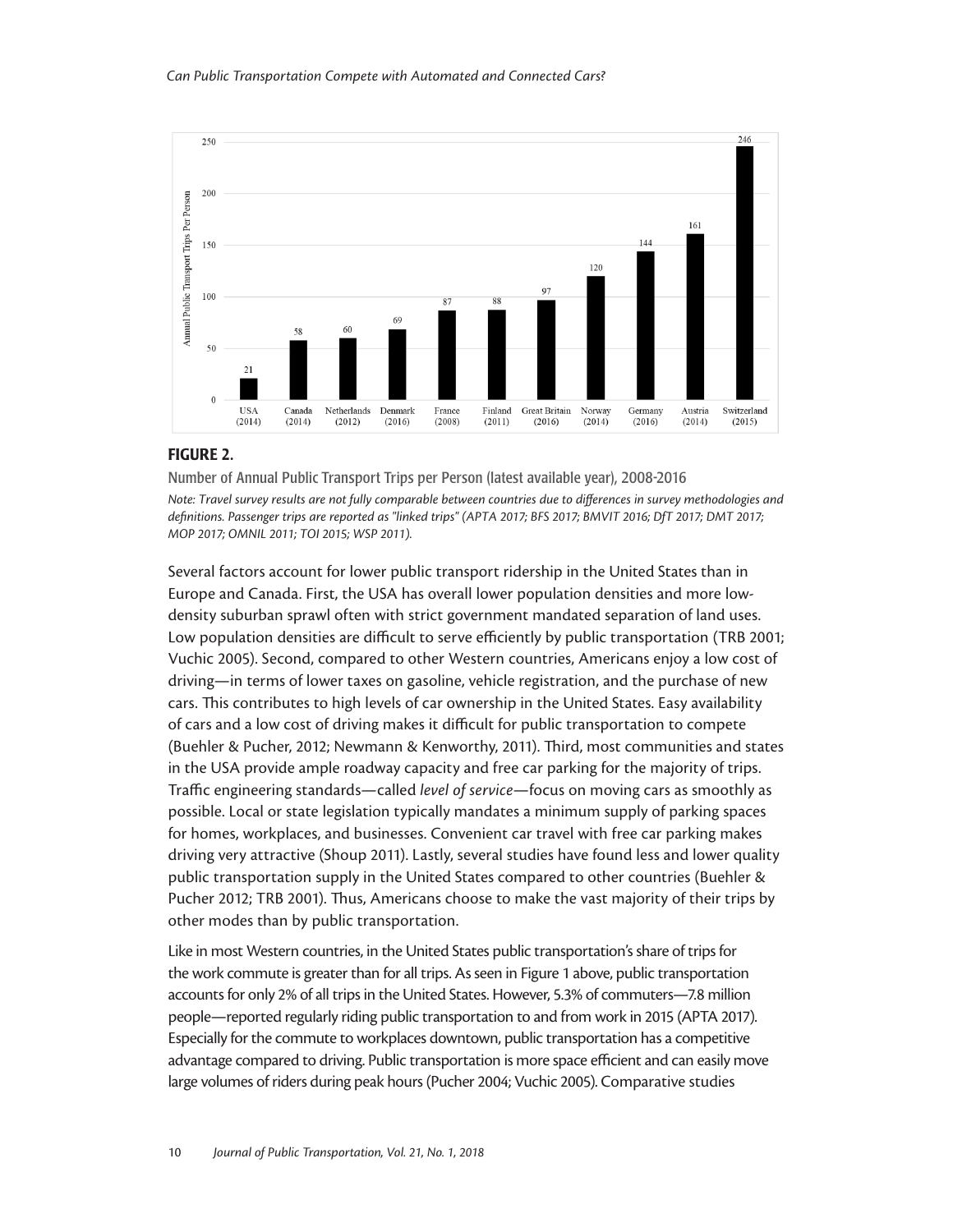suggest that public transportation in the United States is more commute oriented than in other countries. For example, 35% of public transport trips in the United States were commute or work related compared to only 24% in Germany (Buehler & Pucher 2012).

As in other countries, public transportation ridership in the United States is highest in urbanized areas. In fact, almost 70% of public transportation trips in the United States are concentrated in just six large metropolitan areas (APTA 2017). In 2014, public transportation agencies headquartered in the New York City area alone accounted for roughly 4 in 10 (41%) of all unlinked passenger trips in the USA. Jointly, public transportation agencies headquartered in the San Francisco, Boston, Washington, DC, Philadelphia, and Chicago metropolitan areas accounted for another 28% of all public transportation trips taken in the United States in 2014 (APTA 2017).

As in other countries, public transportation ridership is typically highest in the center city. For example, in 2011, 14% of all trips in the New York City metropolitan area were by public transportation compared to 27% of all trips and 57% of commutes by public transportation within New York City (NYMTC 2014). Similarly, 10% of trips in the Washington, DC, region were by public transportation, while 22% of all trips and 37% of commutes in Washington, DC, were by public transportation (Buehler Jung, & Hamre 2015; MWCOG 2010).

Other key differences between public transportation demand in the United States and European countries include a higher share of public transportation trips by bus and a large income gap between bus and rail passengers. According to national household travel surveys for 2008/2009, buses accounted for 72% of public transportation trips in the United States compared to only 42% in Germany (Buehler & Pucher 2012). Official data reported by the American Public Transportation Association (APTA 2017) identify a lower bus share (50%) of public transportation trips—but still higher than in Germany. Rail passengers in the United States have much higher incomes than bus riders. According to the NHTS 2008/2009, annual median household incomes for rail passengers were three times greater than for bus riders: \$72,000 vs. \$22,000. By contrast, Germany's national travel survey reports no difference in median income between bus and rail riders (Buehler & Pucher 2012).

## More Convenient Car Travel and Public Transportation's Response

This section first highlights the emergence of connected and automated vehicles (CAVs) for passenger transportation as a key challenge influencing public transportation demand over the next 30 years. CAVs can perform (some) driving or safety functions without driver input by using vehicle sensors and connected technology to communicate with other vehicles and infrastructure (USDOT 2017). Next, the paper highlights potential responses for public transportation agencies to increase public transportation's competitiveness. This includes exploring the use of emerging automated and connected technologies for public transportation, integrating public transportation with other mobility services, regional coordination and integration of public transportation services, and coordinating planning for public transportation and land use.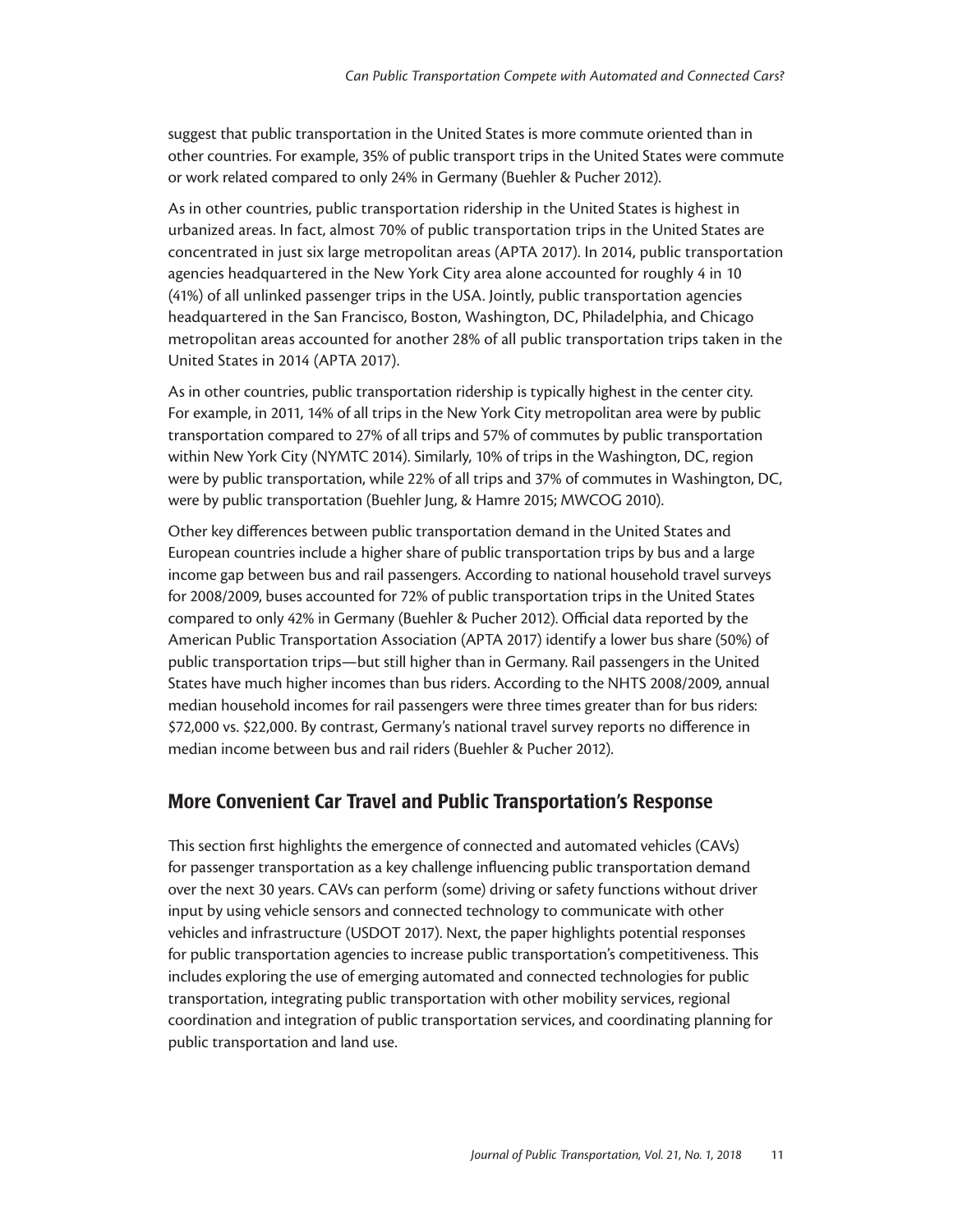## *The Challenge of Increasingly Automated and Connected Vehicles*

The exact timing for the transition toward CAVs is still unclear. The speed of the transition depends on private sector innovation, public acceptance, government regulations, and public sector investments in infrastructure for connected vehicles (Zmud et al. 2015). Achieving a fully connected and automated vehicle (CAV) fleet will likely take much longer than the 30-year planning horizon discussed in this paper (Litman 2017). A time when only CAVs, unsupervised by human drivers, will dominate city streets under any weather condition is still far off in the future.

However, over the next 30 years vehicles will become increasingly automated, as well as connected to each other and to public infrastructure. Some driver assist and partial driving automation features are already standard in many new (luxury) cars today, including parking assistance, lane detection, braking assistance, blind spot monitoring, adaptive cruise control, and others (Litman 2017). Effects of entirely self-driving CAVs on car ownership and car travel demand are still unclear. If most CAVs are privately owned, car ownership levels could increase. If CAVs will be part of carsharing-like programs with robotic cars ordered on-demand, car ownership rates may fall. If CAVs are not privately owned, they could reduce vehicle miles traveled (VMT) through ridesharing. However, even in that scenario VMT may increase due to greater convenience of car travel, greater suburban sprawl related to the reduced time-cost of driving, and more people driving in robotic cars (e.g., those who cannot drive legally today).

No matter how the transition will play out, changes toward increasingly automated and connected vehicles hold potential threats for the future demand for public transportation in the United States. CAVs will increase the convenience of driving and thus lure people away from traditional public transportation—especially where public transportation service is sparse, unreliable, and of low quality. In some ways, in developing fully automated and connected vehicles the car industry strives to mimic one of public transportation's competitive advantages by allowing individuals to engage in activities other than driving a car. Lower time-costs of car travel may further increase suburban sprawl—creating more areas that are difficult to serve by public transportation. Additionally, technological innovation in the automobile sector will likely capture the imagination of the public and policy makers—who make funding decisions. Thus, there is a potential threat that funding for the development of infrastructure for CAVs may reduce funds available for public transportation.

#### *Limitations of Increasingly Automated and Connected Vehicles*

Increasing automobile use has its limits, however, particularly in large metropolitan areas and cities—where public transportation demand is strongest today. Current roadway capacity in many metropolitan areas and in most cities cannot absorb large numbers of additional cars during peak hours without creating worsening traffic congestion—even if new technology may reduce the amount of space needed to operate cars. Greater traffic volumes are especially likely if CAVs will be largely privately owned and increase suburban sprawl. Currently, building more urban freeways in cities does not seem politically feasible. Thus, public transportation's space efficiency during peak-hour commutes will remain a key strength in metropolitan areas and central cities.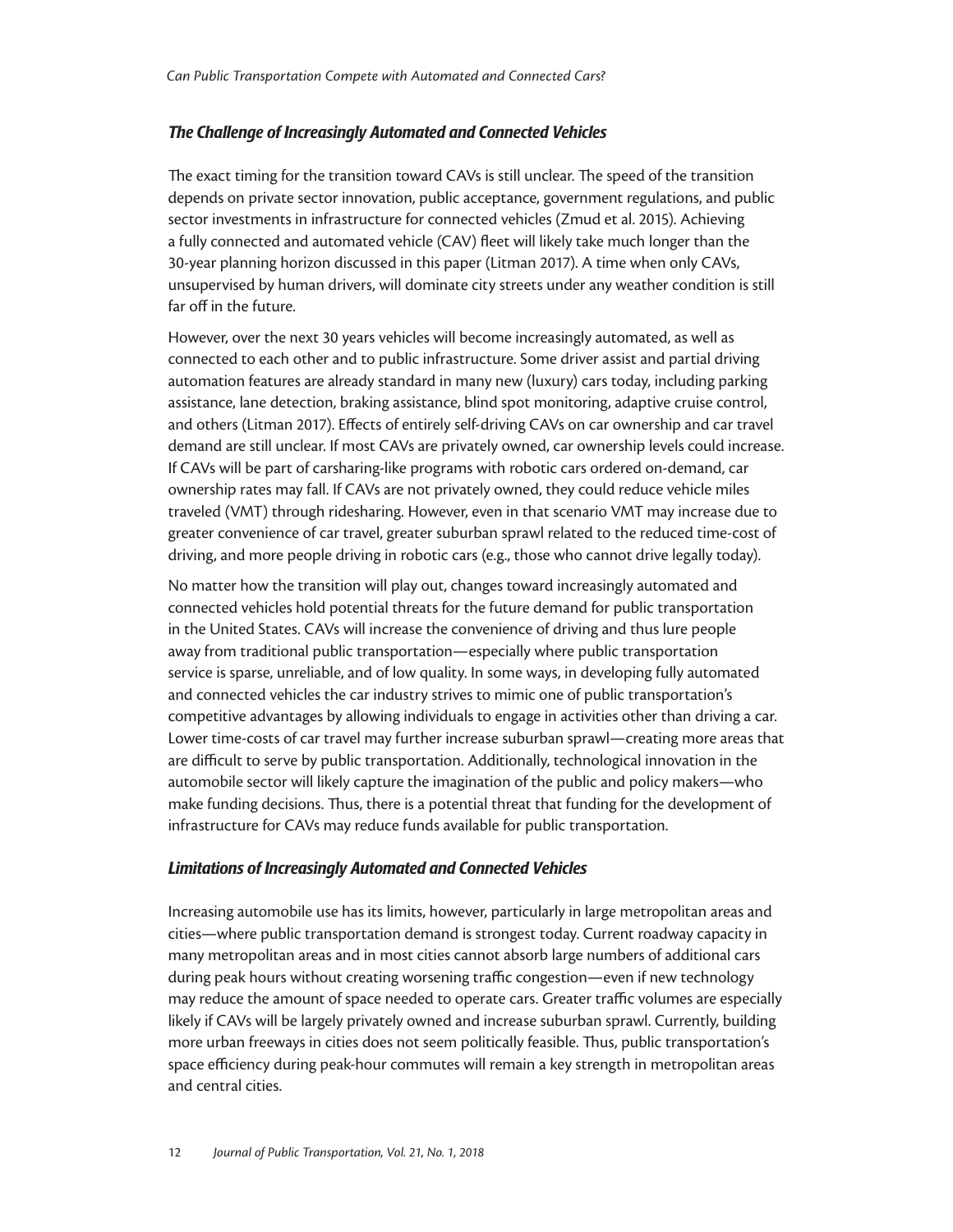Similarly, implementing CAVs will be most difficult on city streets with complex roadway environments including pedestrians, cyclists, public transportation, drivers accessing parked cars, and delivery vehicles double parking. Thus, in cities where public transportation demand is greatest, CAVs face significant technological challenges. Lastly, newly developed automated and connected vehicle technology will initially be expensive and not affordable for everyone particularly the poor. Thus, public transportation will retain its crucial role in guaranteeing mobility for all.

#### *Automated and Connected Public Transport Vehicles*

Transit vehicles equipped with automated and connected technology could help make public transportation service more attractive and increase public transportation demand. For example, in the suburbs automated and connected buses could transport passengers from and to public transportation stations to access bus rapid transit, light rail, regional rail, or metrorail. Routes of these automated buses could be flexible based on customer demand. Automated and connected public transportation vehicles could also take advantage of any special lanes designated for the sole use of automated and connected vehicles in the suburbs and in cities—speeding up and increasing the reliability of buses. Some experiments also show that automated and connected buses can travel designated routes in complex urban environments, but they typically drive very slowly and face the same challenges as automated and connected cars in difficult urban roadway environments (Gibbs 2016).

Automated and connected feeder buses can increase the catchment area of public transportation in the suburbs, help solve the "last mile" problem, and allow public transportation agencies to get closer to serving passenger trips from origin to destination rather than only between transit stops. Even if buses are not fully automated, increasing connection to and information exchange with public infrastructure and other public transportation vehicles can help increase public transportation's attractiveness. Connected bus vehicles can trigger advanced green lights or communicate about passenger transfers with other vehicles at important transfer nodes (Vuchic 2005). This could result in increased bus travel speeds, more reliable trips, and greater customer satisfaction. Connected buses can also help improve real-time information for customers about arrivals and departures.

#### *Integration of Public Transportation with Other Mobility Services*

Over the next 30 years, public transportation agencies have to increasingly integrate their services with other mobility options. Some scholars argue that mobility should be seen as a service—an emerging concept known as Mobility as a Service (MaaS) (Heikkilä 2014). MaaS operators integrate information about public transportation, bikesharing, carsharing, and ridesharing services in an online platform. The goal of these online interfaces is to provide information on alternatives to single occupancy car travel and to use existing infrastructure and transportation networks more efficiently.

Customers can query that online database by entering their travel needs and preferences. MaaS provides real-time options for travel based on customer preferences and data about transit, bikesharing, carsharing, and ridesharing. Customers can purchase mobility services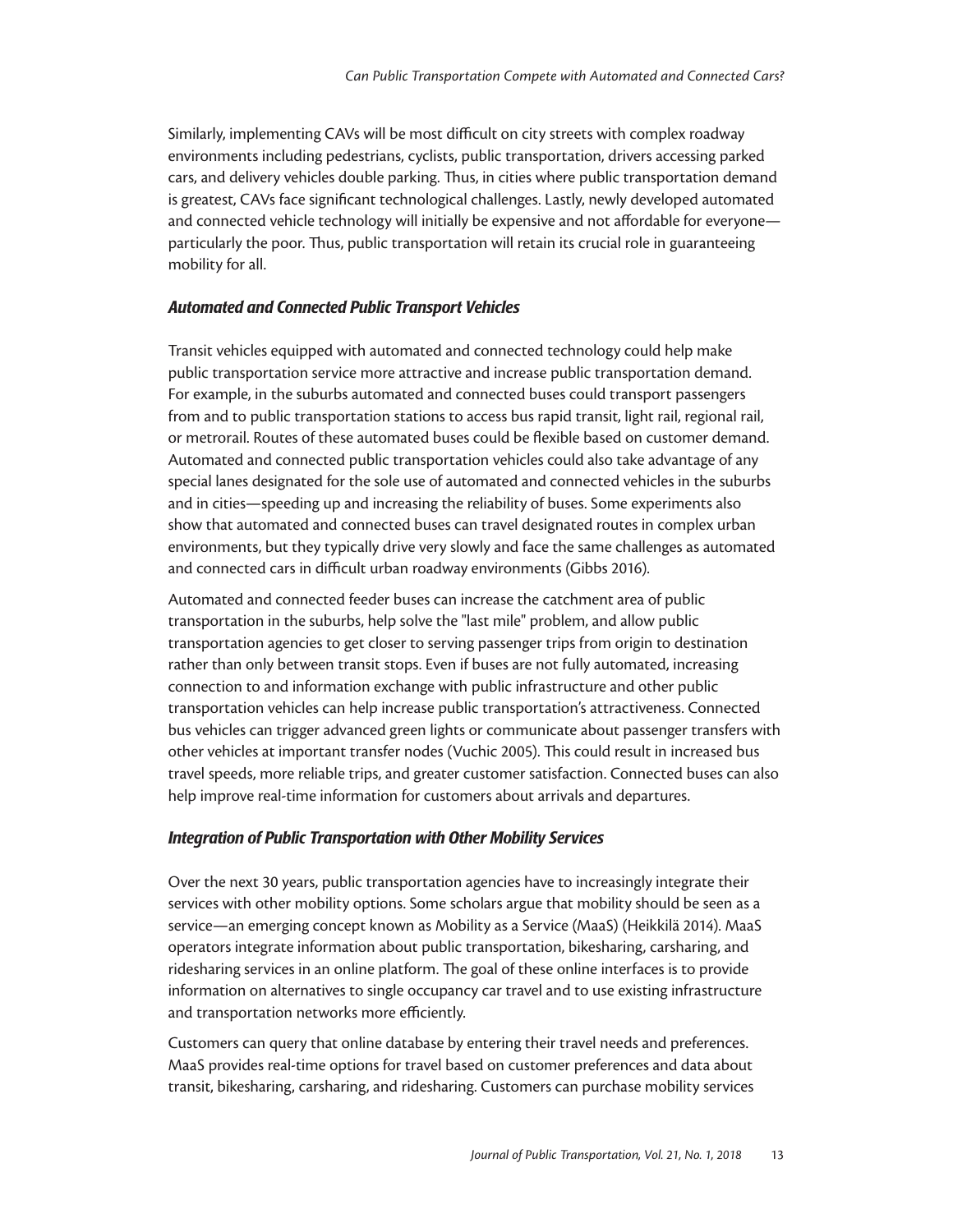from these operators. It will be important for public transportation operators to link into MaaS-like services to connect with potential riders and to provide access and egress options from transit—through bikesharing, carsharing, or ridesharing. Providing access to carsharing, ridesharing, and bikesharing also gives mobility options to public transportation passengers outside of peak hours when transit service is less frequent. Some public transportation providers could become MaaS operators themselves or collaborate with others in mobility agencies shaping this transition towards MaaS—ideally integrating not just information, but also ticketing and payment into one transaction.

The MaaS concept can also link directly into a current trend toward greater multimodal travel in urban areas. Multimodal travelers use multiple modes of transportation during a day or week—versus relying on just one mode, typically the car, for all trips (Buehler & Hamre 2015; Scheiner et al. 2016). Public transportation passengers are by definition multimodal, because of access and egress trips made by modes other than public transportation. Thus, combining information about public transportation with data on other modes will greatly enhance the convenience of public transportation.

#### *Regional Coordination and Integration of Public Transportation Services*

Competing with increasingly convenient automated vehicles requires public transportation agencies to make their services more attractive. One key element will be the coordination of public transportation services across jurisdictional boundaries and between operators. Passengers travel from trip origins to trip destinations. They do not care about the servicearea boundaries of public transportation drawn on a map by local governments or transit operators. Thus, in the coming 30 years public transportation agencies and governments will increasingly strive to coordinate their services, ticketing, and marketing regionally to provide more attractive and seamless service. This requires regional collaboration between local jurisdictions that fund and plan for public transportation. In addition, public transportation agencies themselves need to coordinate their services, ticketing, and marketing to assure seamless transfers between modes and operators. This coordination could go beyond local public transportation and include connections to airports and intercity rail service.

Verkehrsverbünde (VVs) in Germany, Switzerland, and Austria can provide lessons for the provision of seamless regional public transportation in the United States (Buehler, Zimmerman, & Lukacs 2015; Koch & Newmark 2017). VVs typically consist of local jurisdictions and the public transportation agency. Jointly they collaborate to provide tickets valid on all public transportation vehicles in the entire region—including steeply discounted monthly, annual, and tickets for special groups (e.g., students). Monthly and annual tickets mimic the cost structure of automobile use, where most of the cost occurs up-front, such as the car purchase, registration fees, insurance, or filling up the gas tank. The cost per individual trip is very low or zero. In addition, in VVs public transportation agencies share marketing and branding to assure consistent messaging for customers. VVs also facilitate coordination of planning for public transportation in the region and assist in the distribution of fare revenue across operators. Lastly, VVs help provide customer information and service.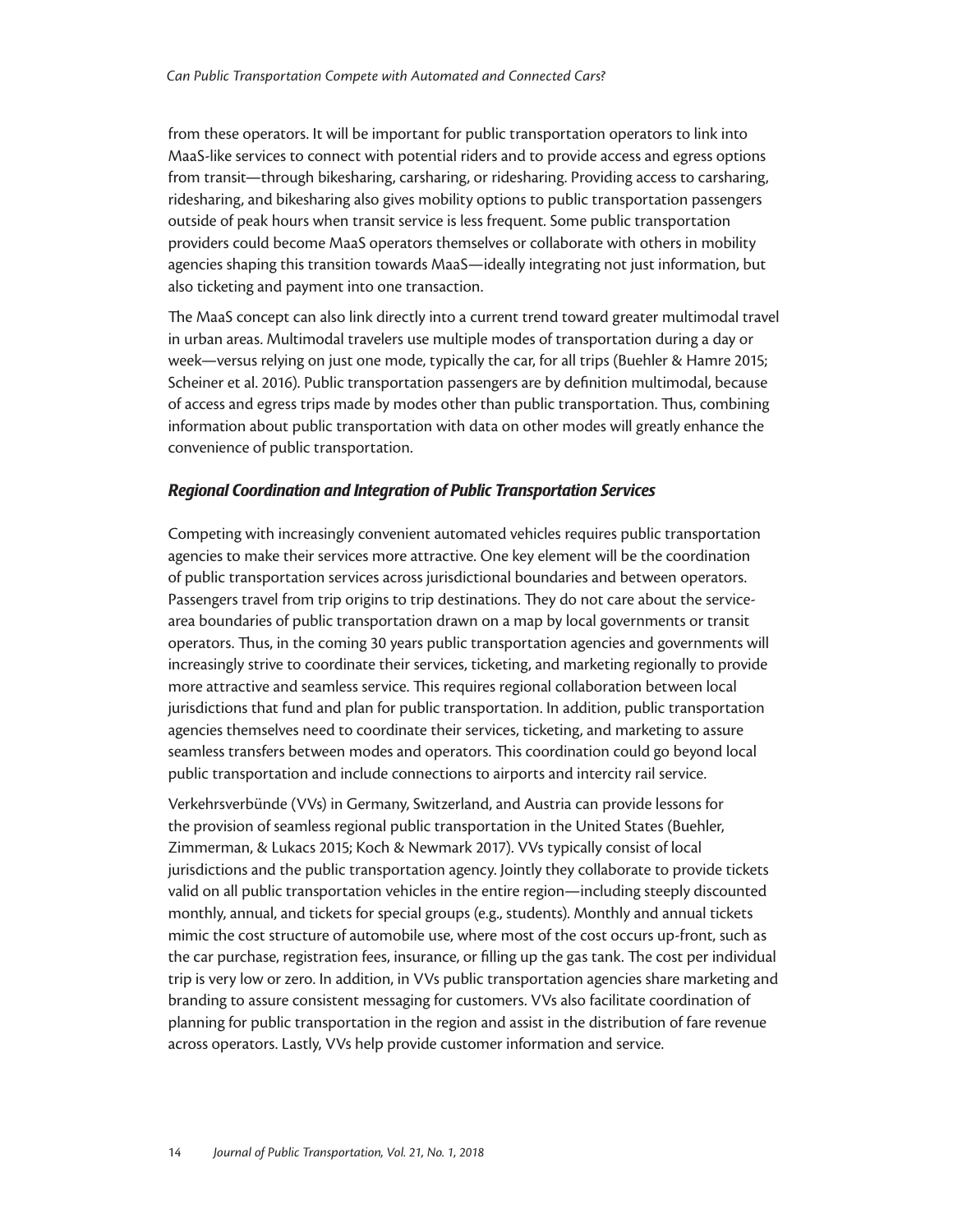#### *Coordinating Planning for Public Transportation and Land Use*

Demand for public transportation is highest in urban areas with greater population densities and a mix of land uses (Buehler & Pucher 2012; Ewing & Cervero 2010). Assuring attractive public transportation service in the future requires state and local governments to integrate planning for land-use and public transportation. Planning approaches like Transit Oriented Development (TOD) are most promising—clustering higher density, mixed-use developments around public transportation stops (Reconnecting America 2011). TOD can boost ridership because it increases the number of trip origins and destinations that are easily accessible by public transportation. Some Metropolitan areas, such as Denver and Portland, have already shown how long-term planning can help coordinate public transportation and land-use (Ewing & Hamidi 2014; RTD 2017). By contrast, future development based on low-density sprawl with separated land uses will be very difficult to serve by public transportation. However, land use in current suburban locations can be adapted to accommodate public transportation service. This is a long-term process. One of the most ambitious current projects in the United States is probably at Tysons in Fairfax County, Virginia. Zoning changes and new Metrorail stops are set to transform Tysons from a single-use car-oriented commercial area into a mixed-use urban area, home to 100,000 new residents by 2050 (Fairfax County 2017). Public transportation will serve as the connector between these new "urban islands" in a sea of suburban sprawl.

# Concluding Thoughts

More convenient car travel because of increasingly automated and connected vehicles will pose a threat to public transportation demand over the next 30 years. However, CAV technology faces difficult conditions in urbanized areas with complex street environments and limited roadway capacity—particularly during peak commute hours. Public transportation demand is greatest in urban areas, because public transportation is very space efficient and can transport large amounts of people during rush hour. Thus, public transportation will be most competitive compared to CAVs in urbanized areas and during commute hours. In addition, the initial high cost of CAVs will put those cars out of financial reach for many current public transportation riders. Thus, public transportation will retain its important role in assuring mobility for all.

Given its competitive advantages compared to CAVs and its social inclusiveness, public transportation ridership in metropolitan areas in general and in cities in particular will likely increase over the next 30 years. However, public transportation and governments will have to make public transportation more attractive to compete effectively with cars that are more convenient. Above all, this requires customer orientation and a focus on how to make public transportation more attractive and competitive compared to the car. This includes exploring the use of emerging automated and connected technologies for public transportation, integrating public transportation with other mobility services, regional coordination and integration of public transportation services, and coordinating planning for public transportation and land use. In addition, governments will have to assure adequate funding for public transportation—and resist the push to shift funds from public transportation to CAVs. This is particularly important when considering public transportation riders with lower incomes who are least likely to afford expensive new CAVs.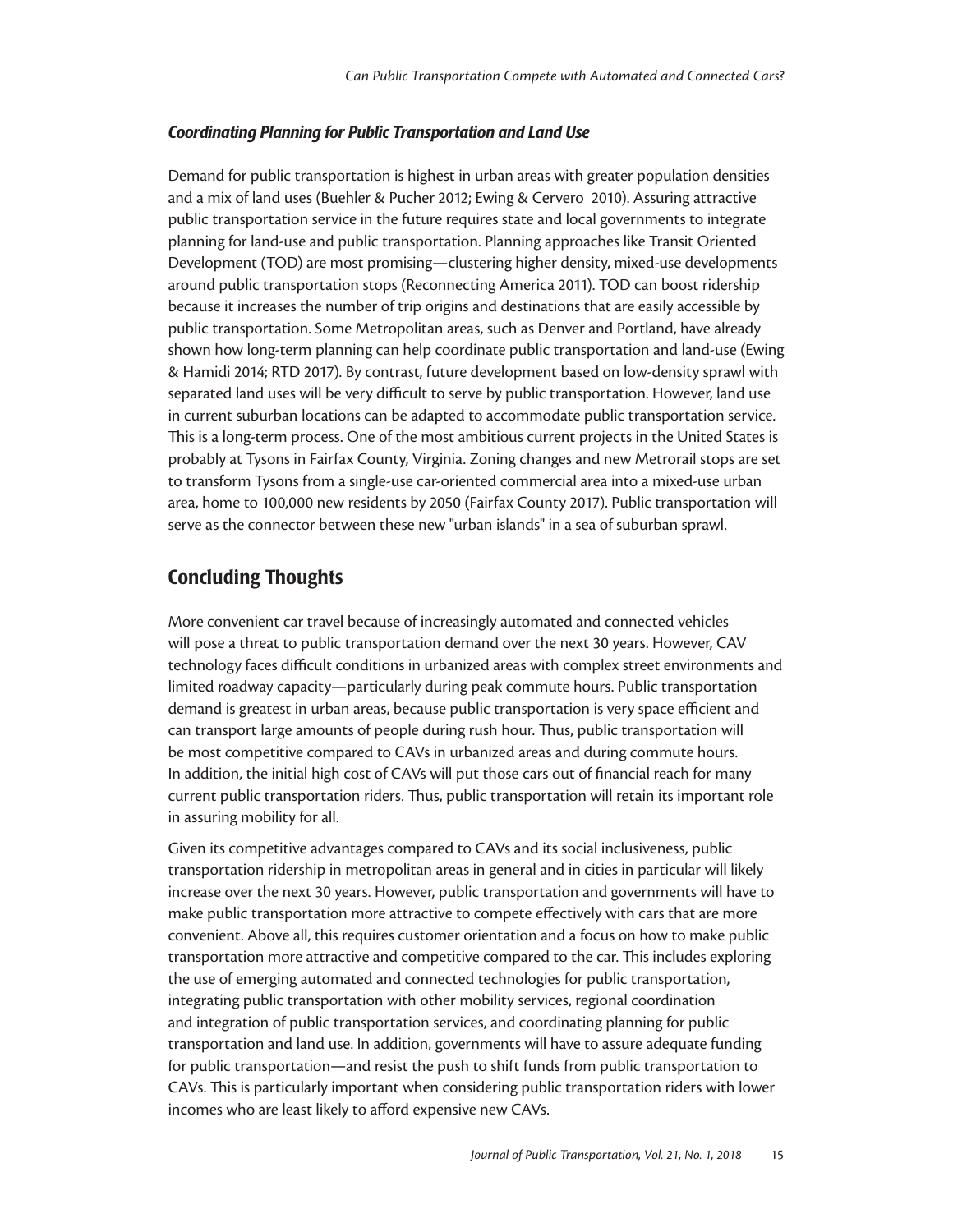Planning for the future of public transportation has to start now, because of the long-term nature of infrastructure projects and slow changes in the built environment. For sure, nobody will ride public transportation systems that are never built and nobody will live in TODs that do not exist. Above all, customers of the future, as today, will ride public transportation if it is fast, convenient, reliable, safe, clean, and attractively priced.

# Acknowledgements

I would like to thank Mariia Zimmerman for her constructive comments that helped improve upon an earlier draft. Virginia Tech graduate student Bryan Botello contributed to a literature search on automated and connected vehicles. This literature search was part of the research project "Planning for walking and cycling in an automated vehicle future," funded by the Virginia Center for Transportation Innovation and Research (MATS-UTC).

# References

- APTA. 2017. *2016 Public Transportation Fact Book, 67th Edition*. Washington, DC: American Public Transportation Association. http://www.apta.com/resources/statistics/Documents/ FactBook/2016-APTA-Fact-Book.pdf
- BFS. 2017. *Mobility and Transport 2015*. Bern, CH: Bundesamt fuer Statistik/Swiss Federal Office for Statistics.
- BMVIT Bundesminiterium für Verkehr, Innovation und Technologie. 2015. *Osterreich Unterwegs 2013/2014*. Travel survey. Vienna, Austria.
- Buehler, R. and A. Hamre. 2015. "The multimodal majority? Driving, walking, cycling, and public transportation use among American adults." *Transportation*, 42(6), 1081-1101. doi:10.1007/s11116-014-9556-z
- Buehler, R., W. Jung, and A. Hamre. 2015. "Planning for Sustainable Transport in Germany and the USA: A Comparison of the Washington, DC and Stuttgart Regions." *International Planning Studies*, 20(3), 292-312. doi:10.1080/13563475.2014.989820
- Buehler, R. and J. Pucher. 2012. "Demand for Public Transport in Germany and the USA: An Analysis of Rider Characteristics." *Transport Reviews*, 32(5), 541-567.
- Buehler, R., M. Zimmerman, and K. Lukacs. 2015. *Regional Coordination in Public Transportation: Lessons from Germany, Austria, and Switzerland*. Washington DC: Report prepared for the Mid-Atlantic University Transportation Research Consortium (MAUTC), University Park, PA, as part of the U.S. Department of Transportation's Research and Innovative Technology Administration, Washington, D.C. http://www.mautc.psu.edu/ docs/VT-2013-04.pdf
- DfT. 2017. *National Travel Statistics*. London, UK: Department for Transport.
- DMT. 2017. *Danish National Travel Surveys*. Copenhagen: Technical University of Denmark, Department of Transport.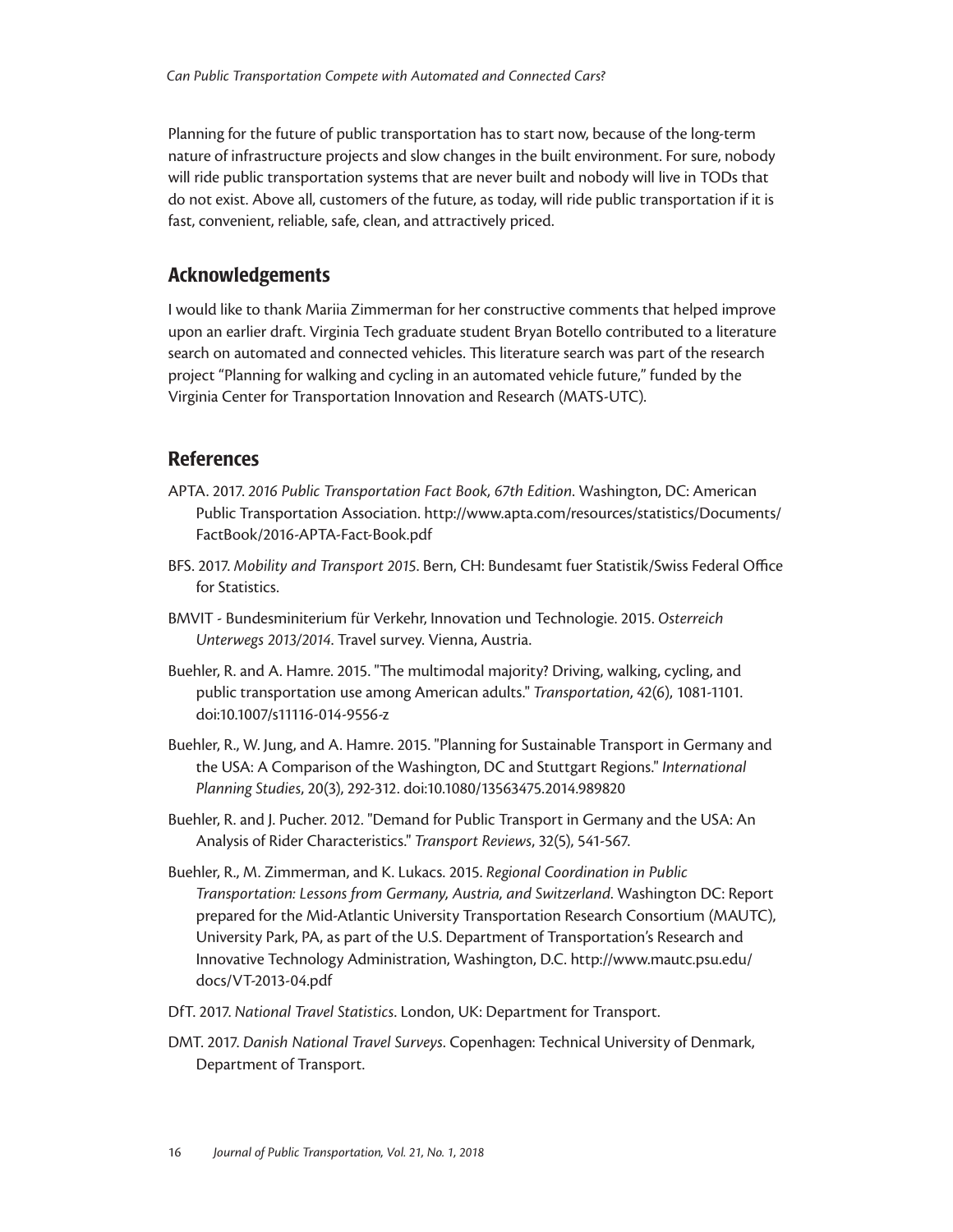- Ewing, R. and R. Cervero. 2010. "Travel and the Built Environment: A Meta-Analysis." *Journal of the American Planning Association*, 76(3), 265-294. doi: 10.1080/01944361003766766
- Ewing, R., and S. Hamidi. 2014. "Longitudinal Analysis of Transit's Land Use Multiplier in Portland (OR)." *Journal of the American Planning Association*, 80(2), 123-137. doi:10.1080/01 944363.2014.949506
- Fairfax County. 2017. "Transforming Tysons." Retrieved from https://www.fairfaxcounty.gov/tysons/
- Gibbs, S. 2016. "Self-driving buses take to roads alongside commuter traffic in Helsinki." *The Guardian*. https://www.theguardian.com/technology/2016/aug/18/self-driving-buseshelsinki
- Heikkilä, S. 2014. *Mobility as a Service A Proposal for Action for the Public Administration, Case Helsinki*. Master's thesis. Helsinki, Finland: Aalto University. http://urn.fi/URN:NBN:fi:a alto-201405221895
- Koch, M. and G. Newmark. 2017. "Legislating Transit Coopetition': Privatization and Planning Devolution in Germany." *Transportation Research Record: Journal of the Transportation Research Board,* 2543: 45–51. doi: 10.3141/2543-05
- Litman, T. 2017. *Autonomous Vehicle Implementation Predictions: Implications for Transport Planning.* Victoria, Canada: Victoria Transport Policy Institute (VTPI). https://www.vtpi. org/avip.pdf
- MOP. 2017. *The German Mobility Panel*. Karlsruhe: Karlsruhe Institute of Technology.
- MWCOG. 2010. *2007/2008 TPB Household Travel Survey-Technical Documentation*. Washington, DC: National Capital Region Transportation Planning Board, Metropolitan Washington Council of Governments (MWCOG).
- Newman, P. and J. Kenworthy. 2011. "'Peak Car Use': Understanding the Demise of Automobile Dependence." *World Transport Policy and Practice*, 17(2): 31-42.
- NYMTC. 2014. *2010/2011 Regional Household Travel Survey Final Report*. New York City: New York Metropolitan Transportation Council (NYMTC). https://www.nymtc.org/portals/0/ pdf/RHTS/RHTS\_FinalReport%2010.6.2014.pdf
- OMNIL. 2011. *Mobility in the Isle de France Region 2010 (EGT Enquêtes Globales Transport).* Paris: Observatoire de la mobilité en ˆle de France (OMNIL)
- Pucher, J. 2004. Public Transportation. In S. Hanson and G. Giuliano (eds.), *The Geography of Urban Transportation, Third Edition* (pp. 199-236). New York: Guilford Press.
- Reconnecting America. 2011. TOD 204: *Planning for TOD at the Regional Scale*. The Center for Transit-Oriented Development. http://ctod.org/pdfs/tod204.pdf
- RTD. 2017. *FasTracks.* Denver, Colorado. http://www.rtd-denver.com/Fastracks.shtml
- Scheiner, J., K. Chatterjee, and E. Heinen. 2016. "Key events and multimodality: a life course approach." *Transportation Research Part A: Policy and Practice,* 91: 148-165. doi:10.1016/j. tra.2016.06.028